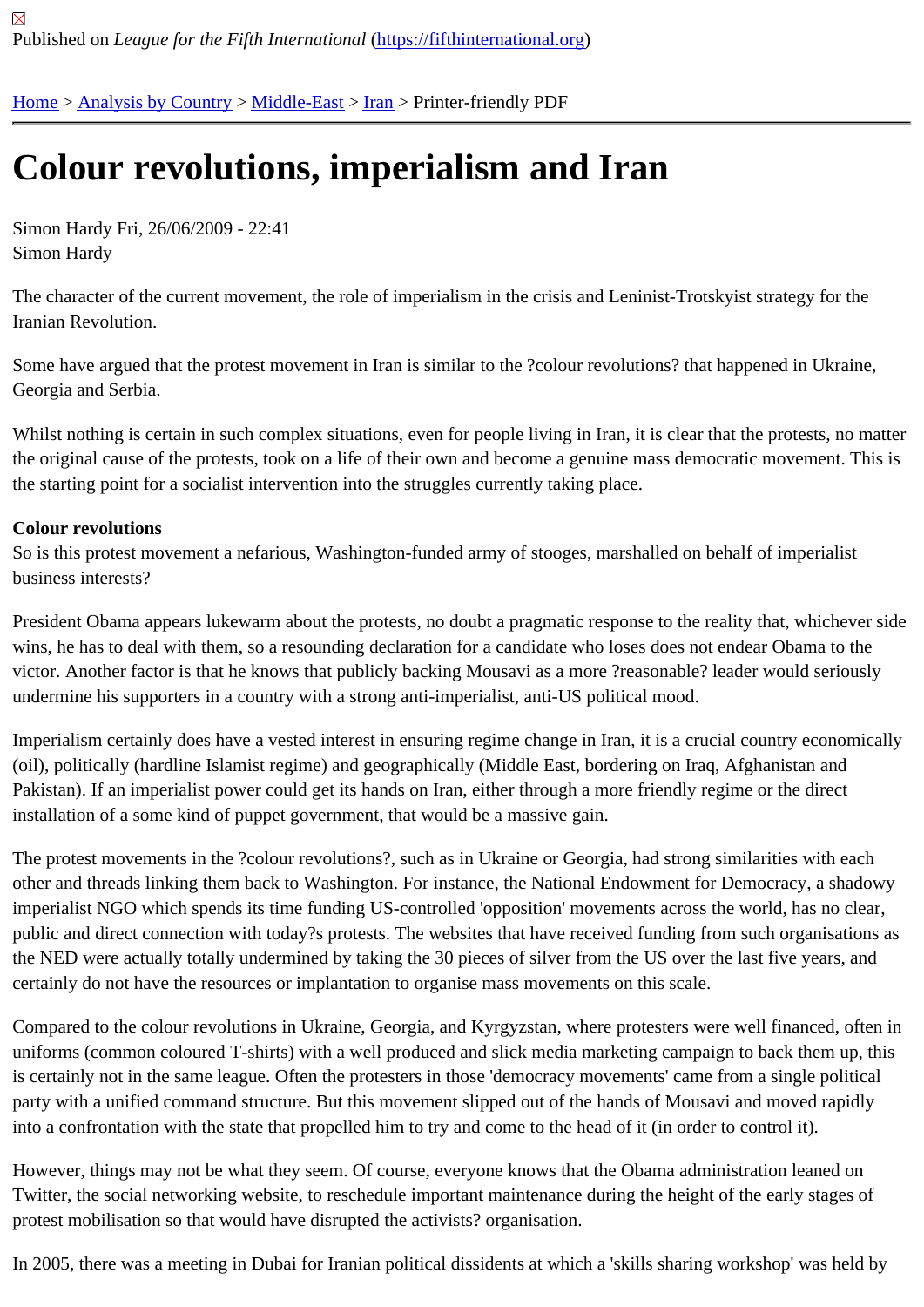?a mixture of Los Angeles-based, exiled Iranians, Americans... and three Serbs who said they belonged to the Otpor democratic movement that overthrew the late Serbian president Slobodan Milosevic in 2000? (Asia Times March 14 2006). This is a clear connection to the colour revolutions, but what is not clear is how many of these activists there are and how many are in the Reformist party and its periphery.

There is also every reason to believe that there are CIA agents inside Iran, agitating and whipping up discontent. There is evidence pointing to US Special Forces activity in Iran since 2005, as US agents were sent across the border from Iraq. But the dynamic that is at work from Washington is a deeply opportunist one. It would certainly be naïve to think that the US would allow such a turbulent political event to go by without using it to their maximum advantage, although not because they want genuine reform, democracy or a popular revolutionary movement, such a prospect is a nightmare for the imperialists. They may well opportunistically use Mousavi's supporters simply to bring down the current regime in order to install someone new, who may turn out to be more pliable. The inverse of the old phrase ?better the devil you know? ? for the US, Mousavi may be a slightly less fiery devil.

Mousavi, for his part, has largely stayed quiet about the West. His track record is mixed; his anti imperialist credentials are blotted by instances of collusion with the US, as is the case for nearly every Iranian leader. As prime minister during the 1980s, he was directly involved in the Iran-Contra scandal (receiving weapons in exchange for US hostages). Maybe the west thinks they can do business with him? But he has made it clear that he intends to pursue the development of nuclear power in Iran, something the US would resolutely oppose. But Mousavi has his own connections, by varying degrees of separation, to powerful people in Washington. The one most frequently cited is Manuchehr Ghorbanifar, a self confessed ?exile? from the regime and a key Iran-Contra go-between. He is not only one of Mousavi's closest friends, but also a close friend of some pretty unsavoury neo-liberals in the US.

Judge a man by his friends, indeed, and workers and youth should have no illusions in Mousavi's class credentials or about his history. He may well be a future candidate for a colour revolution, or this may even be a colour revolution that has got out of control, become too militant and radical. The crucial argument now is to expose Mousavi as the fake prophet of change and to develop and deepen a left wing, progressive wing of the movement that can take steps to establish a genuine revolutionary force in Iran.

## **Reza's crocodile tears**

The US media carried images on 22 June of Reza Pahlavi, the son of the ex Dictator of Iran, crying as he spoke about the demonstrators who had been shot. Pulling out a picture of Neda Agha Soltan, the 26 year old philosophy student who was shot dead by Basiji militiamen, he wiped tears from his eyes, calling her ?his daughter? and expressing regret for the thousands who had died or ?disappeared? in Iran since 1979. Pahlavi either suffers from amnesia or is a disgusting hypocrite. Thousands of people were tortured and killed under his father?s US backed regime whose secret police showed no mercy for political opponents. Pahlavi senior was even a chosen favourite of arch-imperialist Henry Kissinger. Of course, the current regime in Iran learnt a lot from his methods and techniques of controlling the population.

There should be no mistake, the US is poised in the wings, waiting for an opportunity to strike. Back in the days of the Bush administration, the US government passed a bill, the Iran Freedom and Support Act of 2004, which made explicit their desire for regime change. The Act provided \$1.5 million for ?educational, humanitarian, and non-governmental organizations and individuals inside Iran to support the advancement of democracy and human rights in Iran.?

Obama may reflect a slightly differently strategy, ostensibly based more on dialogue than conflict, but this only covers the ultimate goal on which all of the US ruling class is united. Iran must become pro-west, in other words, pro neoliberal, free market invasion and the opening up its oil to the needs of European and US markets. The only debate they have is over how to get there.

The working class must take steps to ensure that the imperialists cannot use this political crisis to gain a foothold in Iran. Anti-imperialism is a key political line to hammer home, again and again; there can be no compromise with the west, no compromise with Obama, or the EU or any of those predatory imperialist forces.